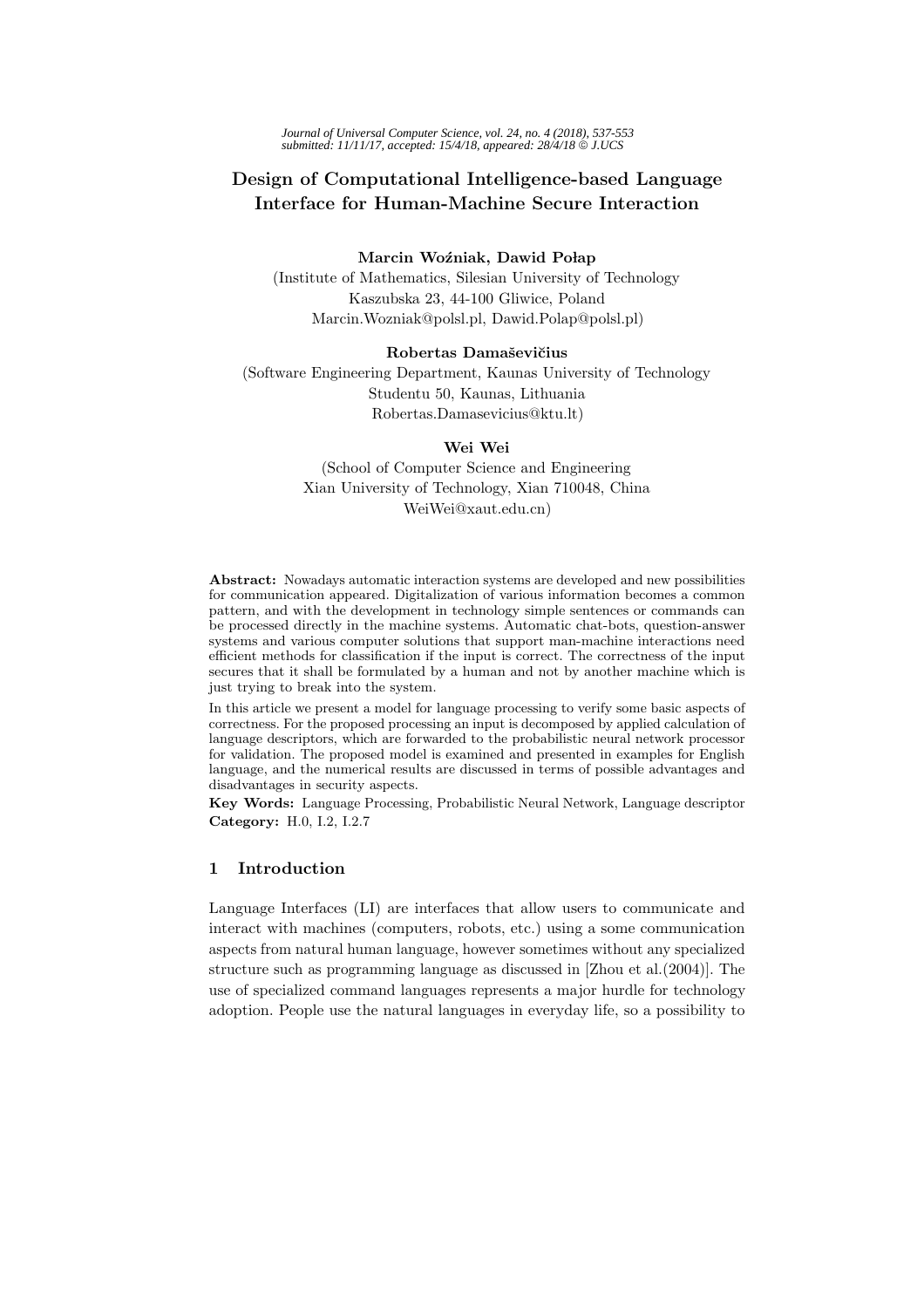use them also in communication with machines would give additional capacity in some peculiar areas. This is especially true for elderly or impaired people, who are the primary target user group of Assisted Technologies (AT). Mainly these two groups may not be as computer proficient as other users, so technologies that support them with computers can open new development in AT. Also the translation of natural language to specific machine languages is computationally complex and may require significant time, which interrupts the flow and sense of human-computer or computer-computer dialog. While natural speech as a computer input modality has been extensively researched for computer and mobile systems such as speech-to-text transcription, the speech and natural language have not yet become widely used to control robots and other personal assistants. According to research of [Harnad(1990)] a significant barrier for robots to understand natural language lies in the symbol grounding problem: relating symbolic objects such as words to corresponding real world objects and actions.

The use of technology which allows entering natural language text or recording natural speech, allows to make the AT systems as well as other smart household appliances more usable and thus acceptable for a wider public. Therefore, language systems provide a layer of abstraction between users and machines to bridge the semantic gap. Despite the potential benefits there are still major challenges ahead that limit the widespread adoption of this technology. Simple lexical analysis or more complex semantic models such as ontologies can help to classify if the input is correct, and therefore comes from the human user or e.g. the input makes no sense so therefore may come from a machine that is trying to break into the system.

As in [Shneiderman and Maes(1997)] has been argued, the essential feature of a user interface is predictability that provides the users with the sense of being in control. Predictability requires that the input is able to deal with complex requests of a user in a transparent way. The mismatch between users mental model of machines capabilities and the machines exact command set influences all automatic communication systems. The problem is that humans are used to formulate their tasks in terms of goals that may require a sequence of commands to attain, while machines are programmed to recognize specific commands matching a single action but without knowledge of a final outcome. As the exact implementation of matching all feasible user requests with the machines command set is not feasible, the Computational Intelligence (CI) methods can be employed to analyze and interpret user requests. It is not a straightforward task and requires extensive efforts. The system has to be trained on a limited number of available examples corresponding (or even simply matching) machine commands.

The most common authentication problems include elliptical commands which have some required words omitted, but they can be recovered from the context;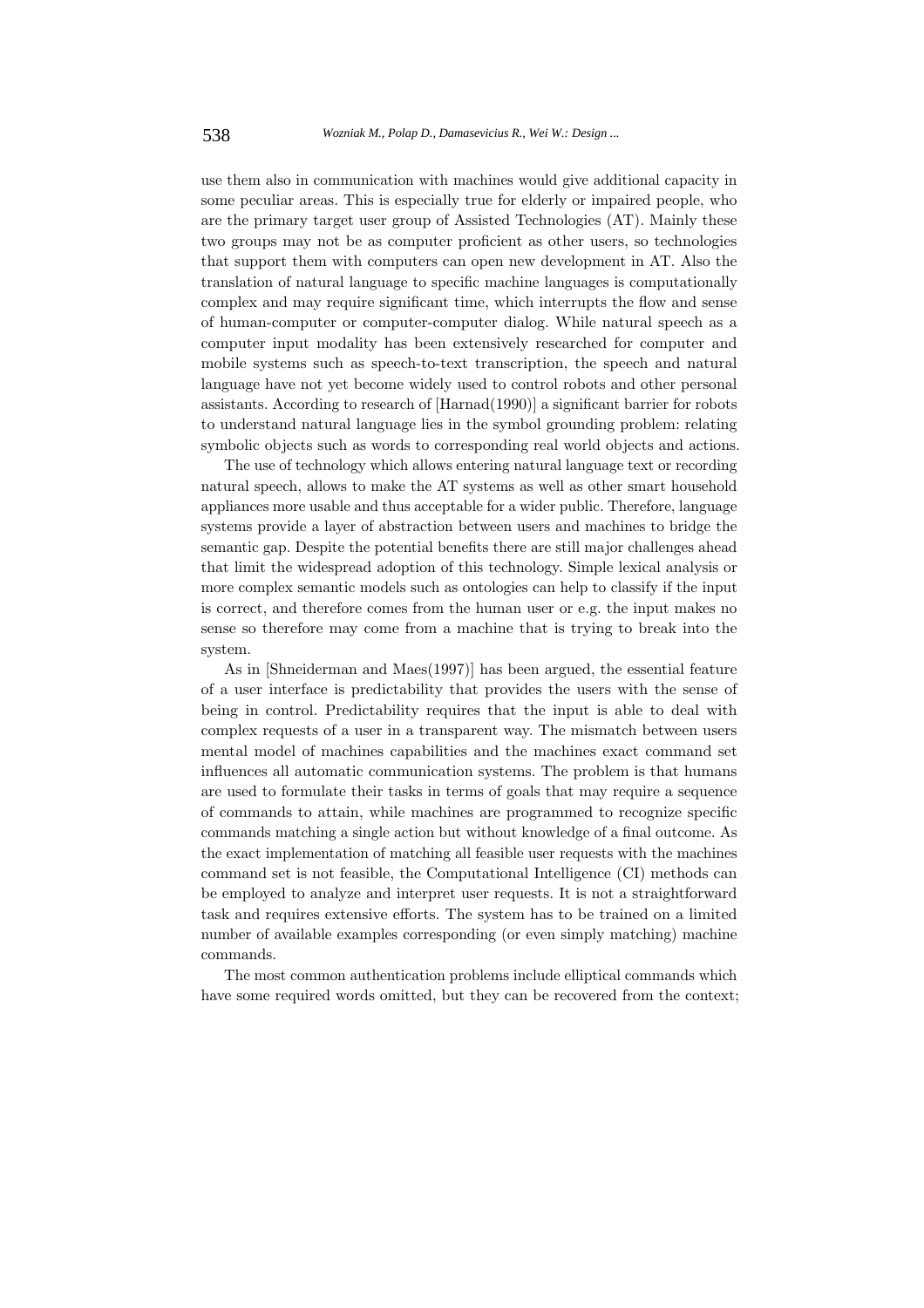anaphora when pronouns (e.g., she, he, they, etc.), possessive determiners (e.g., her, his, their), or noun phrases (e.g., these people) are used for implicitly denoting entities mentioned in the discourse; grammatical mistakes (e.g., missing articles, etc.), which shall not prevent from correct understanding; interpretation of determiners (e.g., a, each, some, every, several, etc.); conjunction; etc. The success of solving these problems may determine how users evaluate the system in terms of its usability, or in terms of security when unauthorized access will be discovered.

## **1.1 Related works**

Many existing approaches for Human-Robot Interaction (HRI) either use simple language understanding (e.g., keyword search), or large corpora of hand-annotated training data to pair natural language with robot command language. For example, [Mericli et al. $(2014)$ ] reported results that allow users to specify a task program to be stored and executed by the robot. Language understanding is done by keyword search and assumes certain words in a particular order. Some approaches pair robot actions with language descriptions, and then build high-level models that map language instructions to action sequences as presented in [Misra et al.(2014)]. Another approach enables a robot to learn a sequence of actions and the lexical items that refer to them from language instruction and dialog [She et al.(2014)]. In our approach we focus on acquiring lexical items to overcome linguistic variation, and therefore we try to omit referring to and learning from incomplete sequences. In various research we can find approaches that propose to use semantic parsing to facilitate language instruction for robots. It is possible to train a parser to map natural-language instructions to control. A controlled language and a handcrafted lexicon can be used to map natural language to action specifications as proposed in [Matuszek et al.(2013)]. In [Plauska and Damaševičius(2013)] was proposed a visual language syntax, which allows formulating inputs composed of visual graphs and mapping them to robot language based on semantic mapping encoded in ontology.

Neural Networks (NN) are structures that show capabilities similar to human intelligence. Therefore NN in various combinations serve in computer systems. Sentence can be processed in decomposed parts, where each of them is forwarded to one of NN layers: Sentence, Knowledge, Deep Case. This structure with applied network dictionary was developed in NN based associative memory questionanswering system reported in [Sagara and Hagiwara(2014)]. Sometime hybrid processing can improve man-machine and machine-machine interaction. It is possible to implement image-text combined processing to model learning based on words representation where multi-modal neurons serve as processors as discussed by [Kiros et al.(2014)].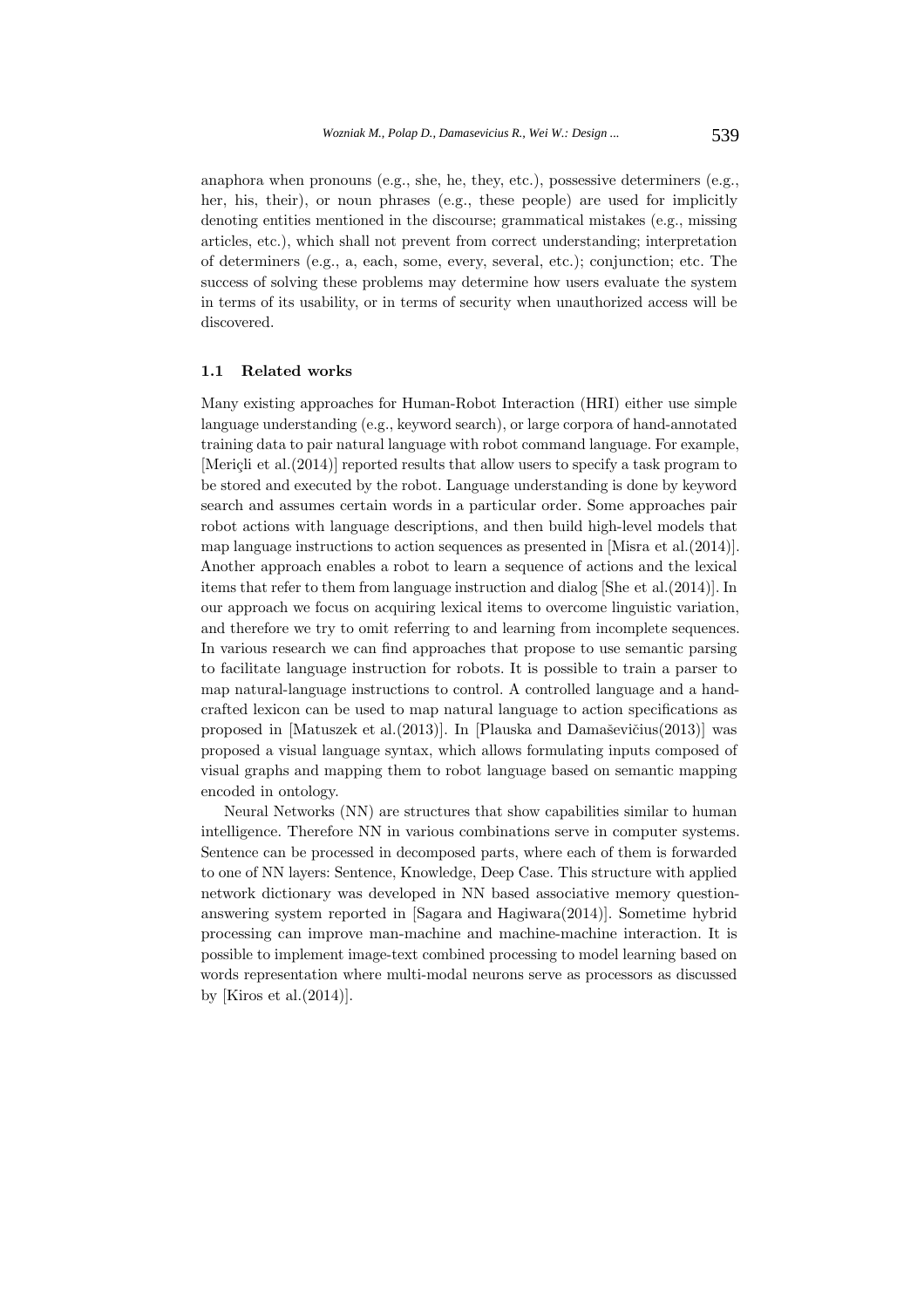In this article we present a NN model for automated processing of input grammar structures. Proposed model is composed to serve as automated validation based on the application of a neural network trained on proposed semantic descriptors. In our approach we have used a model of dedicated probabilistic neural network processor for an input vector of decomposed input. The network is trained to validate the input language for correctness and therefore help on some initial classification of sentences. Proposed model is trained using gradient method which is very efficient in processing digital inputs as in our case. The results show high potential of this method, and confirm that application of neural classifiers can serve in automated interaction support.

#### **2 Input processing**

In our approach we have validated two methods that process inputs preserving grammar concerns. One way is to process it as a combination of subject and predicate what is called common grammar approach, for which we use some basic rules: predicate describes properties of subject and contain a verb to describe actions of the subject what is called nexus relation. However this type of approach is hard to adapt to compose a computer system that can evaluate an order between parts of language just from a simple input. Second way is called modern grammar approach.



Figure 1: Sample decomposition of two correct inputs: "Sun is shining now." and "Can we see the sky?" according to modern grammar approach, where A is an argument of the predicate, B means predicate group and C represents second argument of the predicate.

#### **2.1 Modern grammar approach**

To compose a processing model we need to describe somehow a predicate group, in which we have a verb subgroup specific for each tense: present, past or future. To find it we use volsunga algorithm in combination with co-occurrence matrix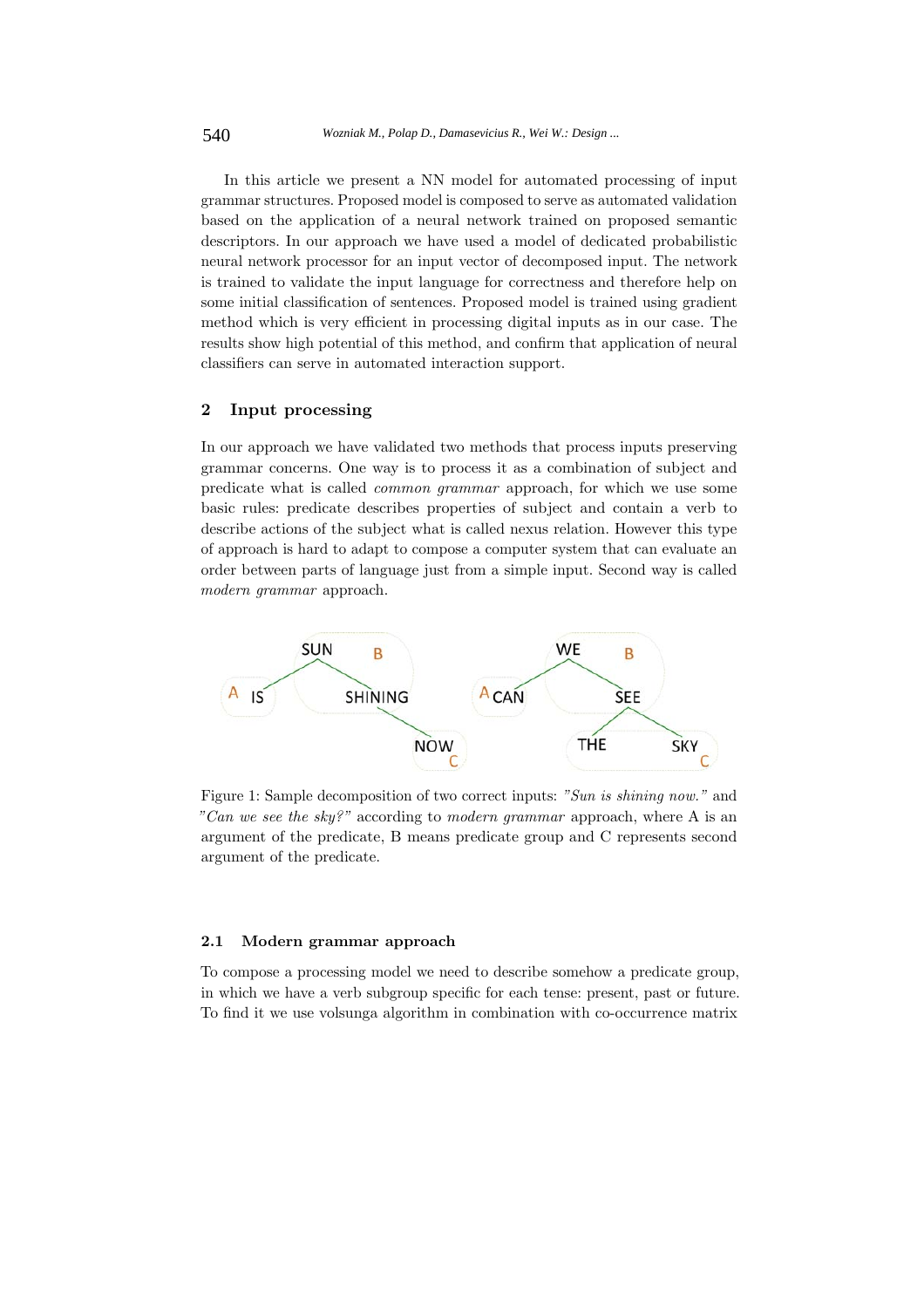

Figure 2: Sample decomposition of two incorrect inputs: "House sits cat at." and "The sky see we." according to modern grammar approach, where A is an argument of the predicate, B means predicate group and C represents second argument of the predicate.

in which we have calculated numbers that describe possible neighboring for particular language parts, e.g. after expression the most likely appears a noun or an adjective. Volsunga algorithm in a classic form given by [DeRose(1988)] finds optimal paths based on the Matrix of Probabilities (MP)

|  | AT NN PPO PP\$ RB VB VBD  |  |  |
|--|---------------------------|--|--|
|  | <i>AT</i> 186 0 0 8 1 8 9 |  |  |
|  | NN 40 1 3 40 9 66 186     |  |  |
|  | PPO 7 3 16 164 109 16 313 |  |  |
|  | PP\$ 176 0 0 5 1 1 2      |  |  |
|  | RB 5 3 16 71 118 152 128  |  |  |
|  | VB 22 694 146 98 9 1 59   |  |  |
|  | VBD 11 584 143 160 2 1 91 |  |  |

where the coefficients are given for:  $NN -$  noun,  $PPO -$  obj. personal pronoun,  $PP$$  – the possessive thereof,  $RB$  – adverbs,  $VB$  – verb,  $VBD$  – verb (the past), AT – article.

Neural validator needs numerical values which can describe the input. We propose a model of descriptors based on decomposition algorithm. The algorithm takes the first word and for example - assumes that it is a verb. In the next step, we calculate probability that next word is another part of speech. For this purpose, the algorithm uses MP. We calculate the product of all the probabilities using the following formula

$$
\eta = \prod_{i=1}^{n-1} p(w_i, w_{i+1}) \tag{1}
$$

where *n* is the number of words in analyzed input and  $w_i$  is a particular word. Probability that word  $w_1$  occurs next to  $w_2$  is described as  $p(w_1, w_2)$ . For the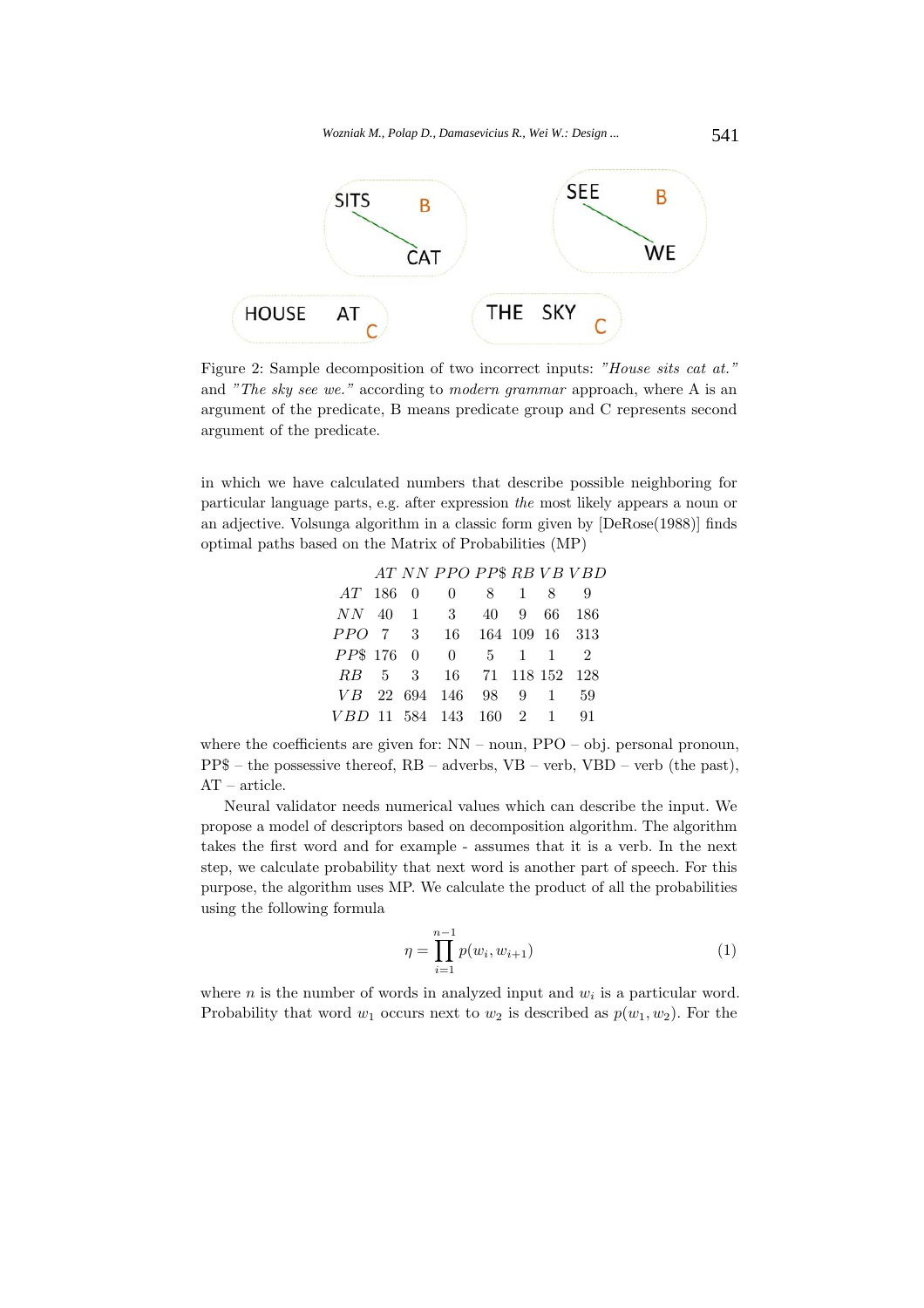input decomposition we find all possible paths and select the one that has the highest probability *n*. In each iteration, a new word is added and the next optimal solution is searched for. At the end the most optimal path is returned. Decomposition procedure is presented in Alg. 1.

**Algorithm 1** Simplified decomposition algorithm

|    | 1: apply probability matrix                               |
|----|-----------------------------------------------------------|
|    | 2: for all pairs of words in the NLC do                   |
| 3: | Calculate probability for analyzed pair $p(w_i, w_{i+1})$ |
| 4: | Compose path                                              |
| 5: | Calculate probability for this path using (1)             |
|    | $6:$ end for                                              |
|    | 7: Return the best solution                               |
|    |                                                           |

#### **2.2 Proposed descriptors**

We propose a model for decomposition of the input. Intention of the model is to introduce measures that can be used for descriptions of relations between words that in a numerical form can be presented to neural network. In each sentence we have the main part: the predicate that sets relations between other words to compose clear information about the action. These relations are to state who is acting and what are conditions of acting. In the proposed model input is decomposed. Decomposition starts with position of *subject* and *verb*, which are used to calculate descriptors

$$
\Phi = \begin{cases}\n\phi_{subject} = \sqrt{\frac{\sum_{i=0}^{n} (w_i)^2}{p(NN, w_i)}} \\
\phi_{subject} = \sqrt{\frac{\sum_{i=0}^{n} \frac{(w_i)^2}{c \cdot p(VB, w_i) + c \cdot p(VBD, w_i)}}{verb}}\n\end{cases}
$$
\n(2)

where  $n$  is the number of words in input and probabilities are taken from MP. Additionally we compute statistical descriptors of other arguments

$$
\Gamma = \begin{cases}\n\gamma_1 = \sqrt{\frac{1}{\eta} \sum_{i=0}^n \frac{p(w_i, verb) + p(w_i, subject)}{c \cdot p(w_i, RB)}} \\
\gamma_2 = \sqrt{\frac{1}{\eta} \sum_{i=0}^n \frac{p(w_i, verb) + p(w_i, subject)}{c \cdot p(w_i, PPO) + c \cdot p(w_i, PP\%)}}\n\end{cases}
$$
\n(3)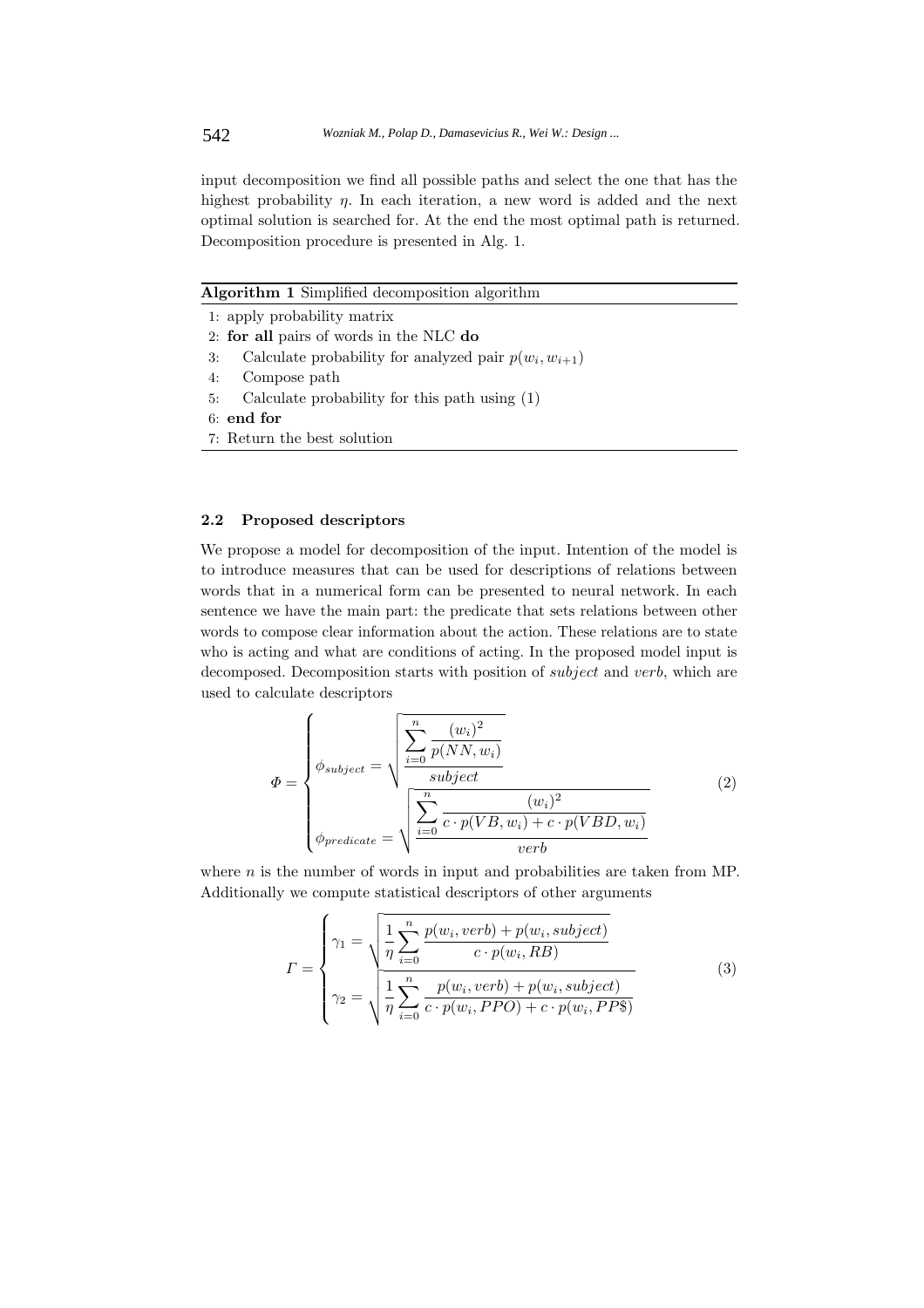and

$$
\Omega = \begin{cases}\n\omega_1 = \frac{\sum_{j=1}^{J} p(w_j, w_{j+1})}{c_j} \\
\omega_2 = \frac{\sum_{m=1}^{M} p(w_m, w_{m+1})}{c_m}\n\end{cases} (4)
$$

where  $c_j$  is the number of words in j-th argument and  $c_m$  is the number of words in the group. Coefficient  $c$  is 0 if evaluated pair of words is incorrect or 1 in other case. However if e.g.  $p(word_1, word_2)$  for any pair is equal to 0, therefore in case of division by 0 we assume the descriptor to be equal to 0. Descriptor  $\Gamma$  represents the average amount of information for *subject* and *predicate* in input and  $\Omega$  is descriptor of words in the predicate group. For each of the processed inputs we compose a descriptor vector that will be forwarded to the neural network for validation. This vector is composed of descriptors  $\Phi$ ,  $\Gamma$ ,  $\Omega$  and coefficients

$$
\mathbf{x} = [\eta, \phi_{subject}, \phi_{predicate}, \gamma_1, \gamma_2, \omega_1, \omega_2, verb, noun, c_j, c_m]
$$
(5)

what represents a numerical description of the processed input.

#### **3 Proposed neural validation**

Validation of proposed descriptor is based on Probabilistic Neural Network (PNN) architecture. We use a topology of Feed Forward Neural Network (FFNN) but activation functions are based on statistical distributions therefore we call it Radial Basis Probabilistic Neural Network (RBPNN). [De-Shuang(1999)] developed this approach what gave introduction to the research on various possible applications.

# **3.1 Structure and Topology**

Applied neural network is constructed of 11 neurons in the input layer that accept descriptors, 7 neurons calculated as  $11 - \lceil \sqrt{11 \cdot 1} \rceil$  composed in  $\lfloor \sqrt{11 \cdot 1} \rfloor = 3$ hidden layers and 1 neuron in the *output layer* to validate. Input neurones supply descriptor values to the neurones in the hidden layer. These pattern units calculate product (·) of descriptor vector **x** by a weight vector  $\mathbf{W}^{(0)}$ . As an activation function proposed RBPNN uses exponential probabilistic distributions for the j-esime input neurone

$$
\tilde{u}_i^{(1)} \propto \exp\left(\frac{||\mathbf{W}^{(0)} \cdot \mathbf{x}||}{2\sigma^2}\right) \tag{6}
$$

where  $\sigma$  represents statistical distribution spread of words in input and weights  $W^{(0)}$  are computed as statistical centroids of all inputs in training set. Rest of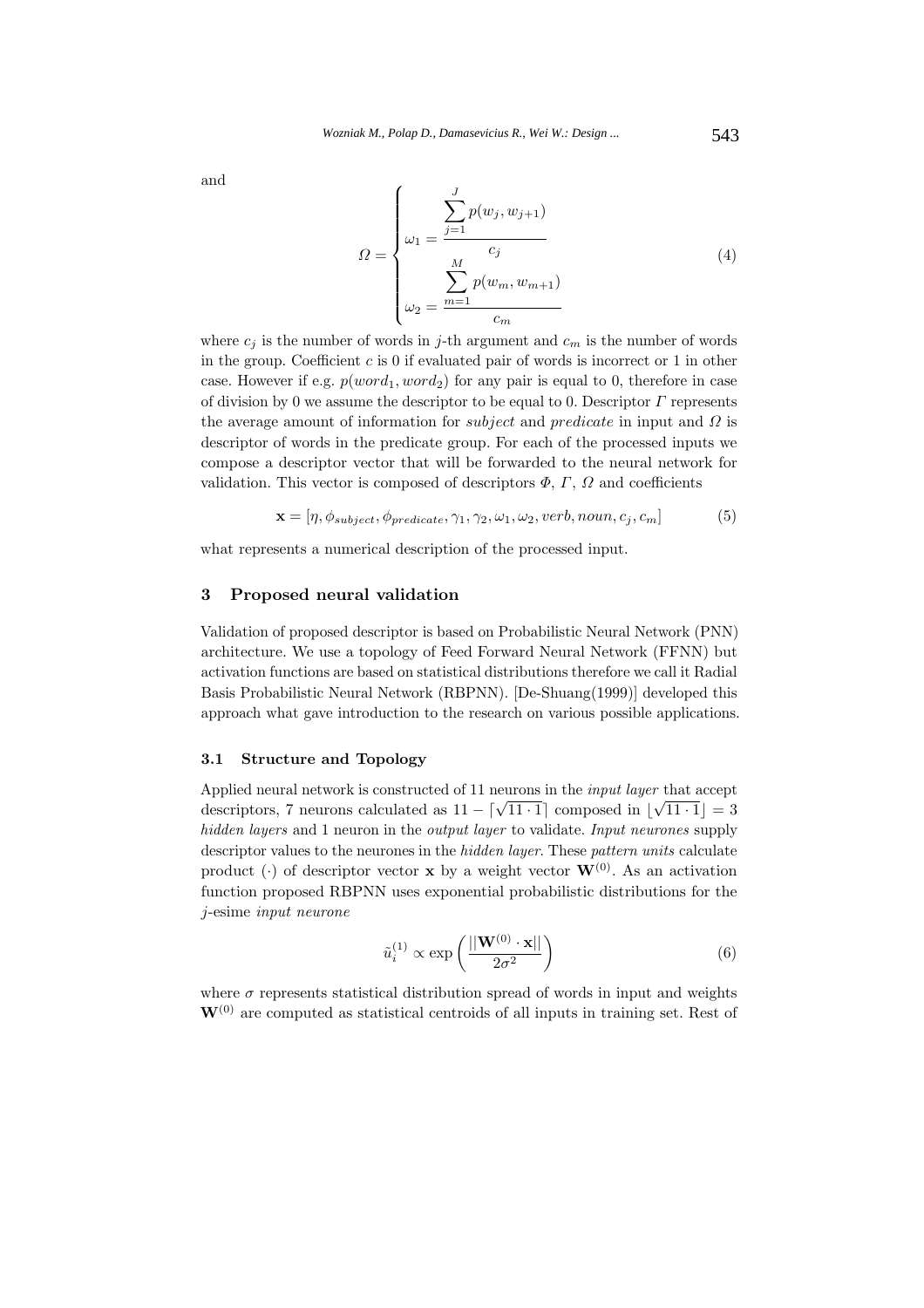

Figure 3: A sample of the proposed continuous training feedback model.

hidden layers similarly preserves PNN architecture for weighted sums of values received from preceding neurones

$$
u_i^{(k+1)} \leftarrow \sum_{j=1}^{11} w_{ji} \tilde{u}_j^{(k)}
$$
 (7)

where  $w_{jm}$  represents connections weights between k and  $k+1$  hidden layer for  $k = 1, 2, 3$ . Similarly for these *hidden units* we compute an output

$$
\tilde{u}_i^{(k+1)} \propto \exp\left(\frac{||\mathbf{W}^{(k)} \cdot \mathbf{u}^{(k)}||}{\lambda}\right) \tag{8}
$$

where  $\lambda$  is the distribution shape control parameter, similar to  $\sigma$  applied in (6). Pattern units process inputs nonlinearly and *hidden units* selectively sum received signals. Output unit is nonlinearly validating an input sequence since *input layer* is matching input vector size, whereas hidden units match the number of proposed 7 descriptors for input. RBPNN validation is trained with Back Propagation Training Algorithm (BPTA), where we adjust weights between hidden units and output unit. Weights between pattern units and first hidden layer are not adjusted in adopted training since they directly represent statistical centroids of all inputs in the training set.

# **3.2 Training with Active Critic**

In proposed model an adaptive-critic reinforcement learning was applied with BPTA as training procedure presented in Fig. 3. In training process RBPNN model takes advantaged of two critics: active and adaptive. Active function is introduced to act on each decision and in case of incorrect validation returns the input to repeat training process. Adaptive function is introduced to confirm results of validation. Therefore proposed model is trained to validates inputs: filter outputs to confirm correct decisions and reject wrong suggestions what actively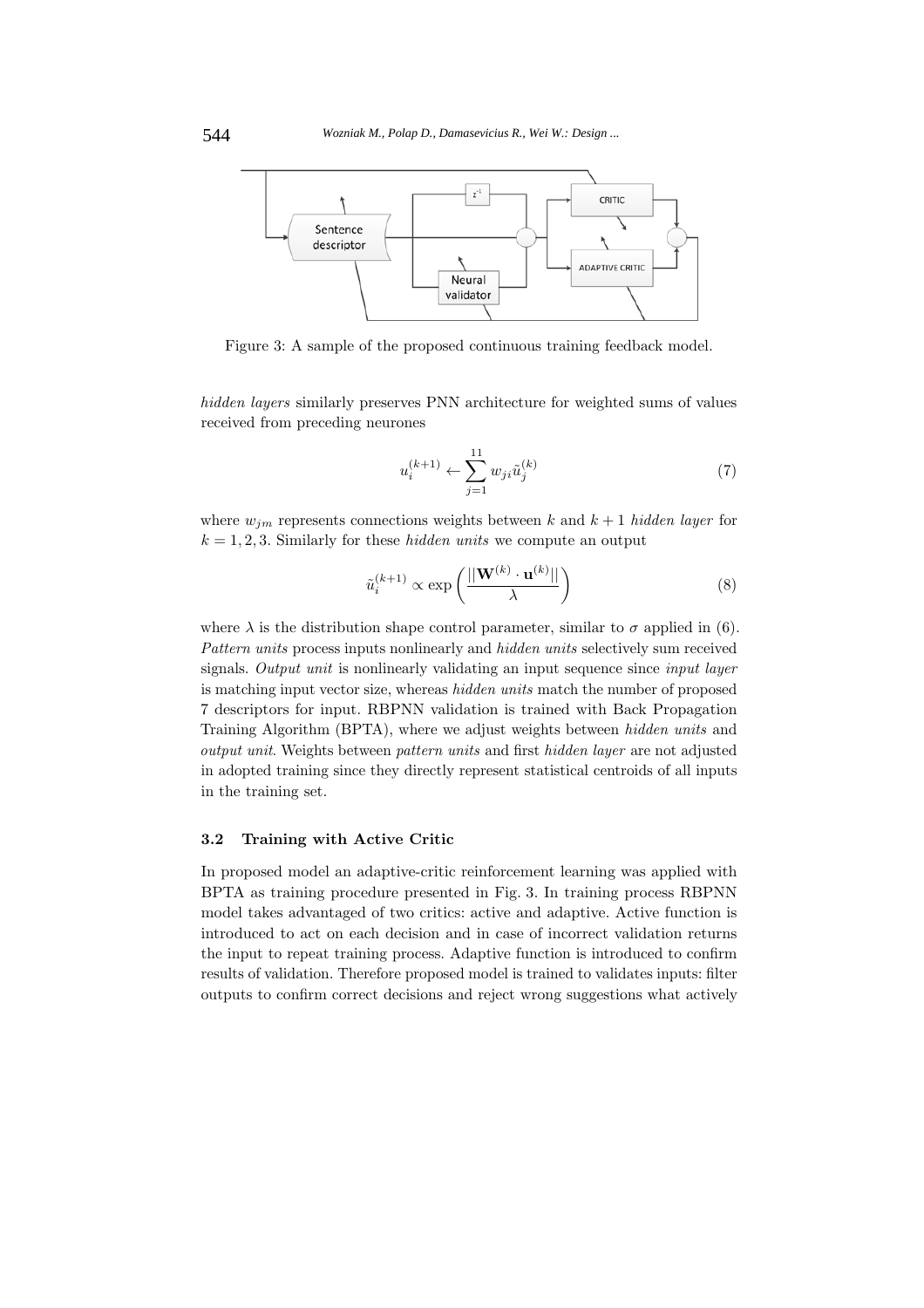| Algorithm 2 RBPNN training algorithm |  |  |  |  |
|--------------------------------------|--|--|--|--|
|--------------------------------------|--|--|--|--|

| 1: Generate random weight |  |  |  |
|---------------------------|--|--|--|
|---------------------------|--|--|--|

- 2: Forward calculated descriptors vector (5)
- 3: **while** global error>0.1 **do**
- 4: **for all** layers in RBPNN **do**
- 5: **for all** neurons in layer **do**
- 6: Calculate activation for input (6), hidden and output (8)
- 7: **end for**
- 8: **end for**

9: **for all** all layer in network **do**

- 10: **for** neuron in output layer **do**
- 11: Calculate error using (9)
- 12: Correct weights (13)
- 13: **end for**
- 14: **for all** neurons in previous layer **do**
- 15: Calculate error using (10)
- 16: Correct weights (13)
- 17: **end for**
- 18: **end for**
- 19: Show results to active critic for validation
- 20: **end while**

stimulates validation process. Training process is using  $\xi$  as error function, for output unit

$$
\xi^{(K)} = -\beta \partial \tilde{u}_i^{(K)} (1 - \partial \tilde{u}_i^{(K)}) (\rho - \partial \tilde{u}_i^{(K)}) \tag{9}
$$

where  $\rho$  is expected output, and for other units we have

$$
\xi^{(k)} = -\beta \partial \tilde{u}_i^{(k)} (1 - \partial \tilde{u}_i^{(k)}) \tilde{u}_i^{(k)}.
$$
\n(10)

For applied gradient descent algorithm weight modification vector  $\Delta \mathbf{w}^{(k)}$  to modify weights for  $k = 1, 2, 3$  is

$$
\Delta w_{ji}^{(k)} = -\beta \frac{\partial \xi^{(k)}}{\partial w_{ji}^{(k)}} = -\beta \frac{\partial \xi^{(k)}}{\partial \tilde{u}_j^{(k)}} \frac{\partial \tilde{u}_j^{(k)}}{\partial u_i^{(k)}} \frac{\partial u_i^{(k)}}{\partial w_{ji}^{(k)}} \tag{11}
$$

and for output unit is

$$
\Delta w_{j1}^{(K)} = -\beta \frac{\partial \xi^{(K)}}{\partial w_{ji}^{(K)}} = -\beta \frac{\partial \xi^{(K)}}{\partial \tilde{u}_j^{(K-1)}} \frac{\partial \tilde{u}_j^{(K-1)}}{\partial u_i^{(K)}} \frac{\partial u_i^{(K)}}{\partial w_{ji}^{(K)}} \tag{12}
$$

where for  $\beta$  learning rate, we use  $\tilde{u}_j$  as the activation function output of j-esime neuron in each of layers, and similarly  $u_i$  is the input signal from preceding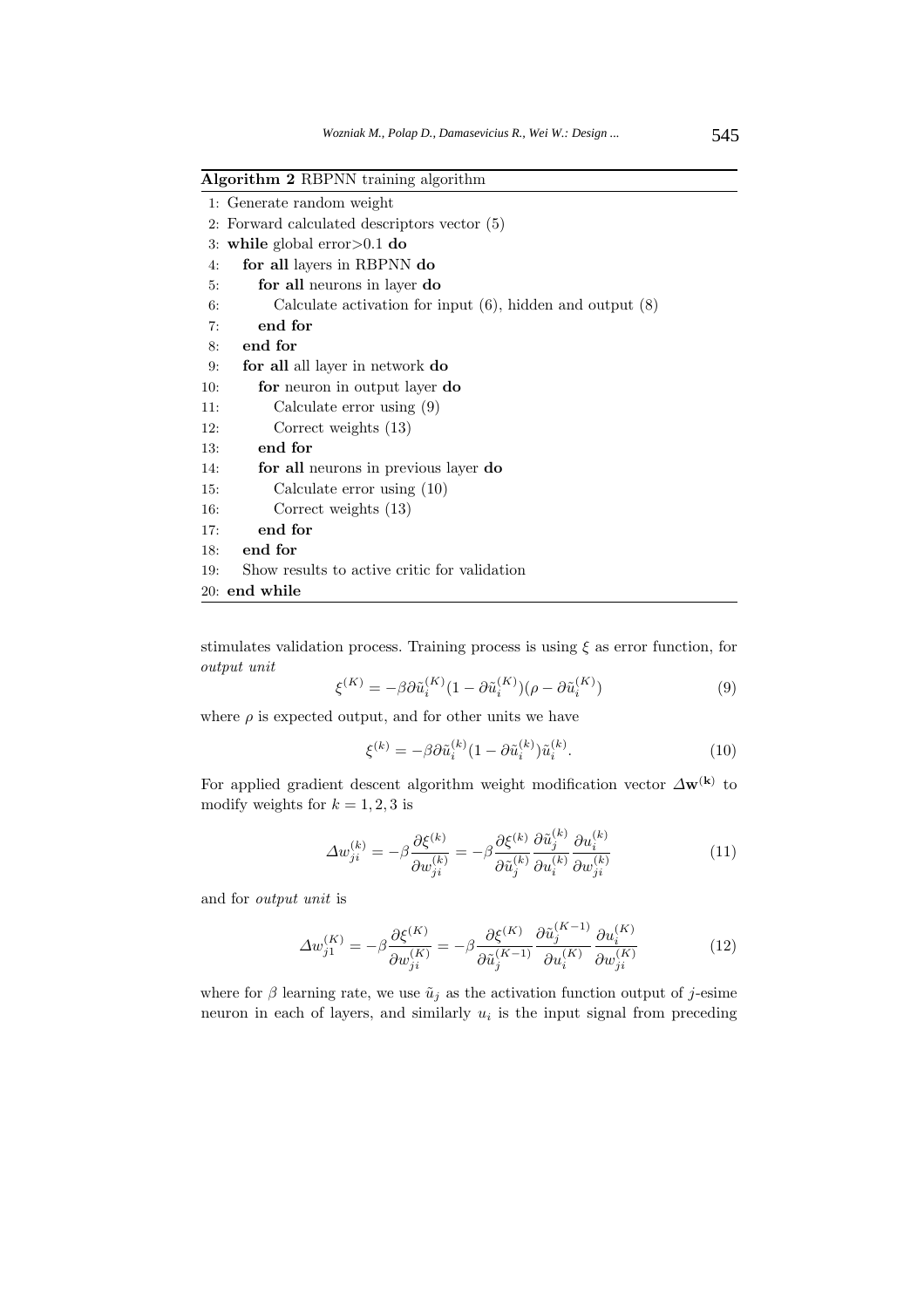neurons both calculated for error function  $\xi$  from (10) in hidden layers and (9) in *output layer*. In applied training process weights are corrected with  $\Delta \mathbf{w}^{(k)}$ change for output and other layers

$$
\begin{cases} \mathbf{W}^{(K)} = \mathbf{W}^{(K)} - \Delta \mathbf{w}^{(K)} \\ \mathbf{W}^{(k)} = \mathbf{W}^{(k)} - \Delta \mathbf{w}^{(k)} \end{cases}
$$
(13)

Training process continues with all the training data, while the training results are saved or discarded according to decision of active critic as shown in Alg. 2.

#### **4 Benchmark tests**

Proposed model was verified for 200 sample inputs, similar in construction to examples given in Fig. 1 and Fig. 2, where about 40% of them were grammatically incorrect. Samples used in the research are presented in Tab. 1, random 160 inputs were used as training set and all of them were used for validation.

In Tab. 1 we present samples of sentences processed in the system. Also according to complexity, the sentences can be assumed as:

- **–** Simple sentence: A sentence with one independent clause and no dependent clauses.
- **–** Compound Sentence: A sentence with multiple independent clauses but no dependent clauses.
- **–** Complex Sentence: A sentence with one independent clause and at least one dependent clause.
- **–** Complex-Compound Sentence: A sentence with multiple independent clauses and at least one dependent clause.

We can see that inputs used for experimental research were simple sentences that may be used in a communication with a machine. In the research we did not use compound sentences nor complex sentences, as these are not the purpose of this research. Each of inputs was decomposed to define optimal order (1) and descriptors (2)-(4) as a vector **x**. The training set was presented to applied RBPNN architecture, and training was performed with parameter  $\beta = 0.6$ . In Fig. 4 we can see how the relative error was changing in training process. We can see that for common grammar approach some spikes in the training are visible, however final error on the output layer is about 0.015 lower in comparison to modern grammar approach. On the other hand modern grammar approach influenced training process to make it smooth without any sudden changes and converge to the minimum with all following epochs, what gives a proof that this approach may work better with proposed RBPNN architecture.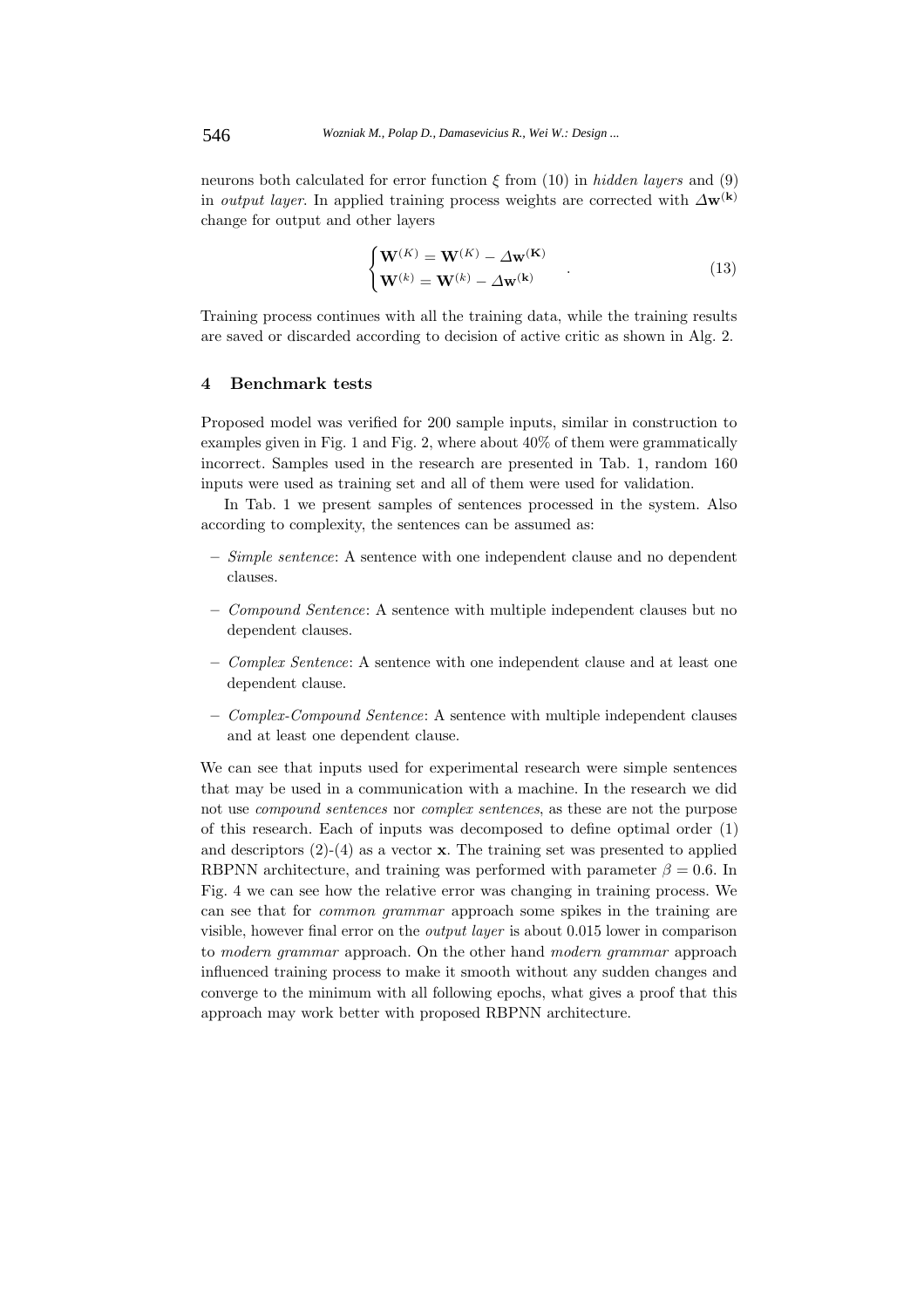| Sample                            | type        | Grammatical |
|-----------------------------------|-------------|-------------|
|                                   |             | correctness |
| Sun is shining now                | declarative |             |
| Sun is shining                    | declarative |             |
| Sun shining                       |             | х           |
| Is shining house                  |             | х           |
| Is Sun shining now? interrogative |             |             |
| Cat sits at the house declarative |             |             |
| Go to bed                         | imperative  |             |
| House sits cat at                 |             | х           |
| We see the sky                    | declarative |             |
| Stay at home                      | imperative  |             |
| Can we see the sky? interrogative |             |             |
| The sky not see we                |             | х           |
| I like it !                       | exclamatory |             |

Table 1: Sample inputs that were used in the research



Figure 4: Sample training of the proposed neural network architecture for classification using proposed decomposition descriptors model.

Trained system was used to validate, results for common grammar and modern grammar approaches are presented in Fig. 5. Analysis of the experimental research results was based on the measures presented by [Fawcett(2006)]. In the experimental research we have verified proposed system to classify incorrect inputs, measures used in benchmark are summarized in the Tab. 2. In numerical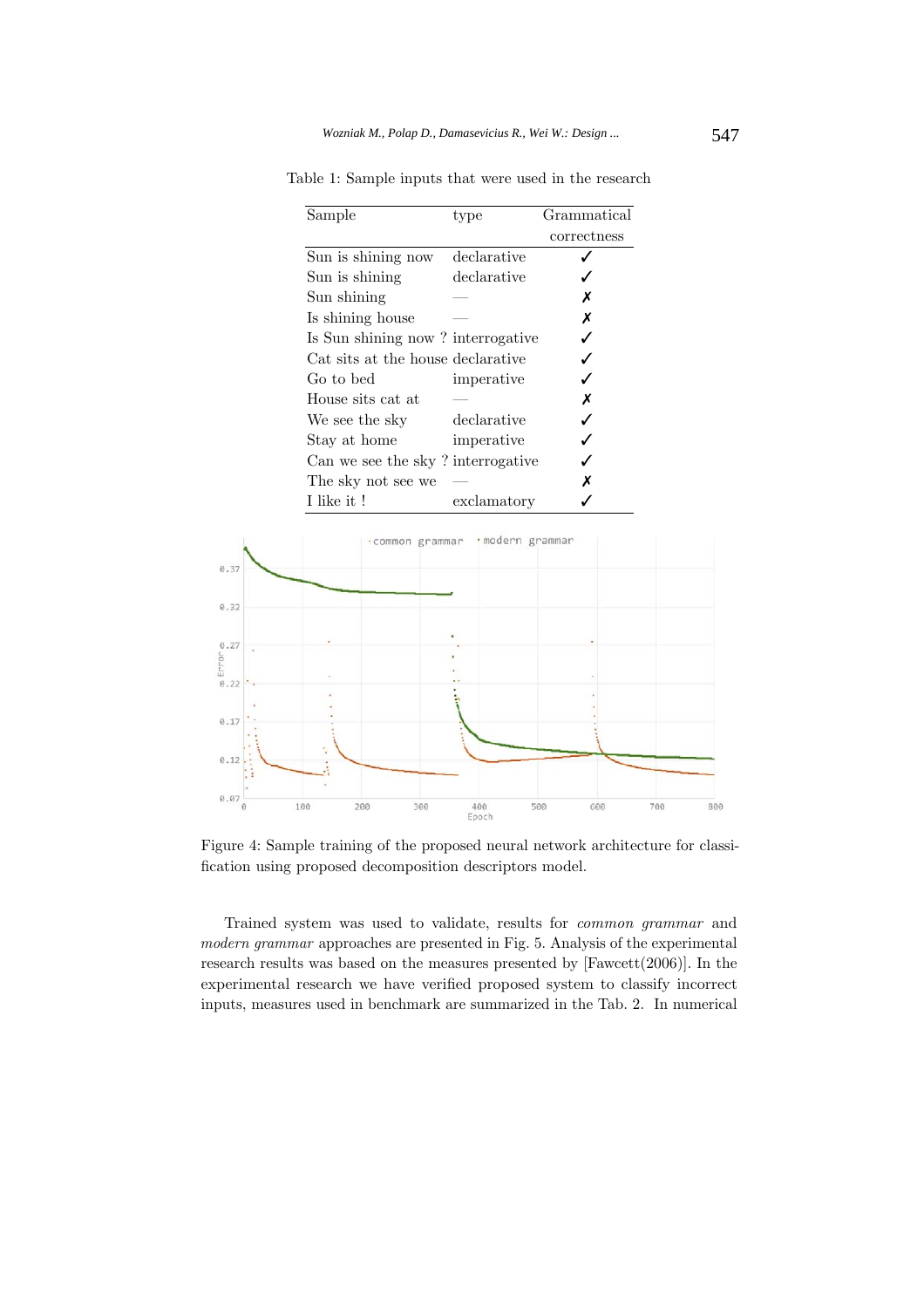

Figure 5: Comparison of expert decision with trained RBPNN decisions for over 200 inputs for common grammar approach in Figure 5: Comparison of expert decision with trained RBPNN decisions for over 200 inputs for common grammar approach in the first row and *modern grammar* approach in the second row. the first row and modern grammar approach in the second row.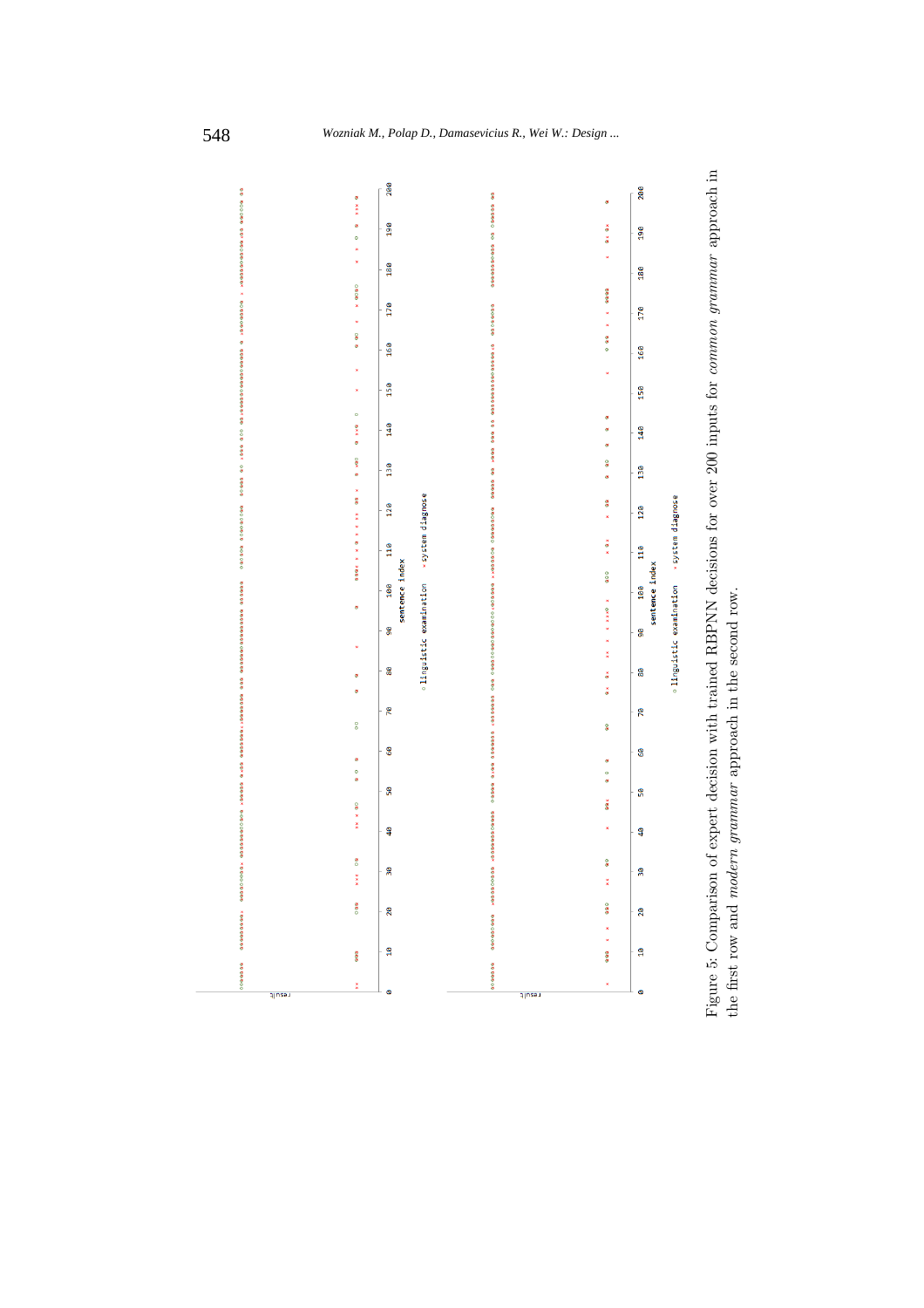| Measure                                                                                                                                                                                                                           | Definition                                                                                                                               |
|-----------------------------------------------------------------------------------------------------------------------------------------------------------------------------------------------------------------------------------|------------------------------------------------------------------------------------------------------------------------------------------|
| True Positive (TP)                                                                                                                                                                                                                | number of incorrect inputs classified as incorrect                                                                                       |
| False Positive (FP)                                                                                                                                                                                                               | number of correct inputs classified as incorrect                                                                                         |
| True Negative (TN)                                                                                                                                                                                                                | number of correct inputs classified as correct                                                                                           |
| False Negative (FN)                                                                                                                                                                                                               | number of incorrect inputs classified as correct                                                                                         |
| True Positive Rate (TPR)                                                                                                                                                                                                          | $\begin{aligned} TPR &= \frac{TP}{TP + FN} \\ TNR &= \frac{TN}{FP + TN} \end{aligned}$                                                   |
| True Negative Rate (TNR)                                                                                                                                                                                                          |                                                                                                                                          |
| Positive Predictive                                                                                                                                                                                                               |                                                                                                                                          |
| Value (PPV)                                                                                                                                                                                                                       | $PPV = \frac{TP}{TP + FP}$                                                                                                               |
| Negative Predictive                                                                                                                                                                                                               |                                                                                                                                          |
|                                                                                                                                                                                                                                   |                                                                                                                                          |
| Value (NPV)<br>$PPV = \frac{TN}{TN + FN}$<br>False Positive Rate (FPR) $PPV = \frac{FP + TN}{FP + TN}$<br>False Discovery Rate (FDR) $PPV = \frac{FP + TN}{FP + TN}$<br>False Negative Rate (FNR) $FNR = \frac{FN + TP}{FN + TP}$ |                                                                                                                                          |
|                                                                                                                                                                                                                                   |                                                                                                                                          |
|                                                                                                                                                                                                                                   |                                                                                                                                          |
| Accuracy (ACC)                                                                                                                                                                                                                    | $\begin{split} ACC &= \frac{\overset{\leftarrow}{TP} + \overset{\rightarrow}{TN}}{P + N} \\ F1 &= \frac{2TP}{2TP + FP + FN} \end{split}$ |
| $F1$ score $(F1)$                                                                                                                                                                                                                 |                                                                                                                                          |
| Information measure                                                                                                                                                                                                               | $Inf = TPR + TNR - 1$                                                                                                                    |
| Marking measure                                                                                                                                                                                                                   | $Mark = PPV + NPV - 1$                                                                                                                   |

Table 2: Measures used for benchmark analysis of the proposed method

experiments we have verified two hypotheses for the proposed neural network with the developed descriptors.

 $H_0$ : common grammar approach is not better than modern grammar approach.

 $H_1$ : common grammar approach is better than modern grammar approach.

Results are presented in Tab. 4. Numerical results in general confirmed hypothesis  $H_0$ , what means we can assume that there can be a difference in using moderngrammar approach for proposed validation model. F-test was used to discuss if double sided probabilities of both approaches differ in variances. Student T-test and  $\chi^2$ -test were used to discuss if both approaches give similar results when implemented in proposed validation model. Wilcoxon-test was used to confirm if modern grammar approach can be more efficient for the proposed validation model. McNemar test was used to verify if the differences between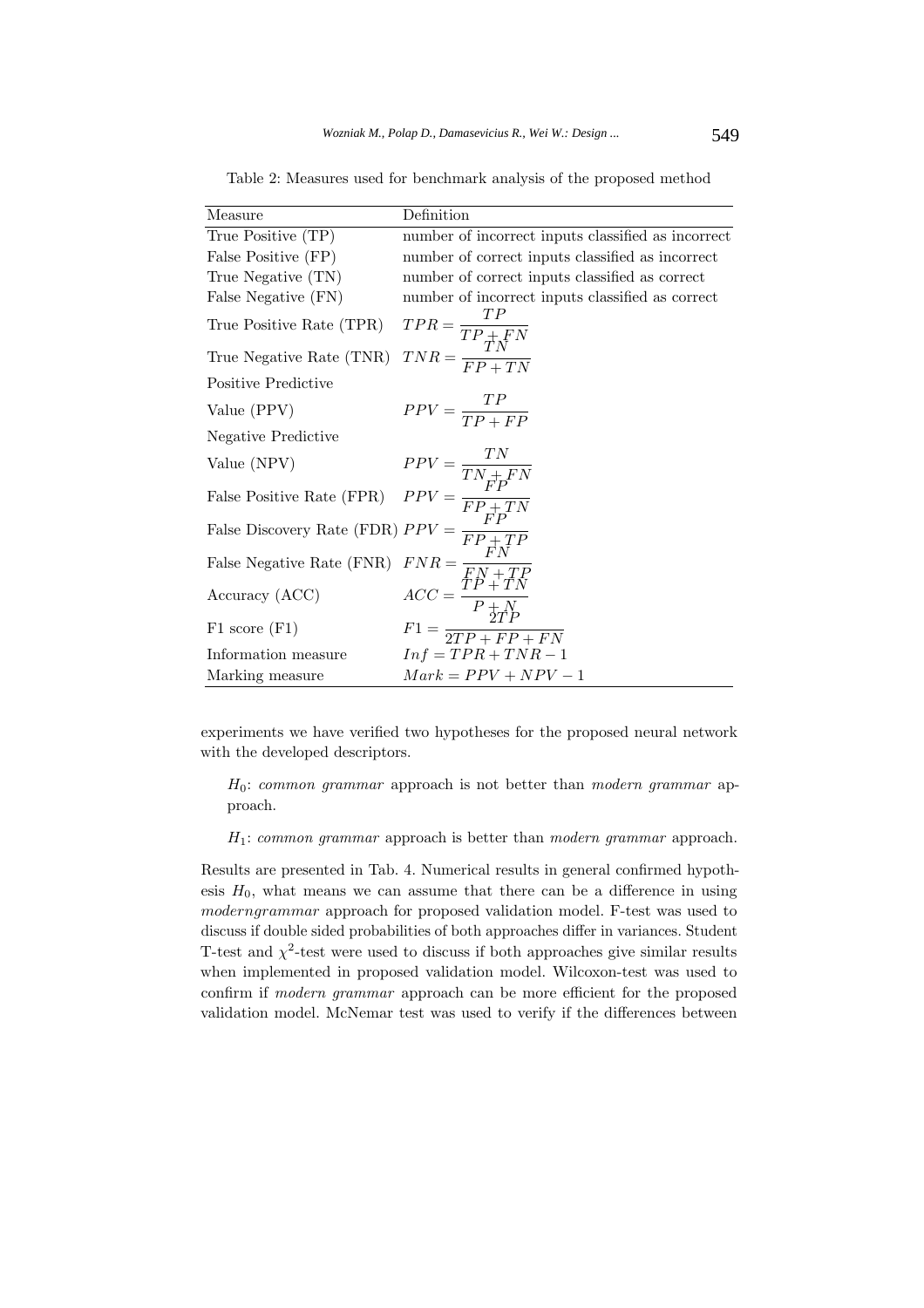| Measure                              | common grammar modern grammar |       |
|--------------------------------------|-------------------------------|-------|
| True Positive (TP)                   | 28                            | 32    |
| False Positive (FP)                  | 28                            | 15    |
| True Negative (TN)                   | 132                           | 145   |
| False Negative (FN)                  | 12                            | 8     |
| True Positive Rate (TPR)             | 0.7                           | 0.8   |
| True Negative Rate (TNR)             | 0.825                         | 0.9   |
| Positive Predictive Value (PPV)      | 0.5                           | 0.68  |
| Negative Predictive Value (NPV) 0.92 |                               | 0.94  |
| False Positive Rate (FPR)            | 0.175                         | 0.09  |
| False Discovery Rate (FDR)           | 0.5                           | 0.319 |
| False Negative Rate (FNR)            | 0.3                           | 0.2   |
| Accuracy (ACC)                       | 0.8                           | 0.885 |
| $F1$ score $(F1)$                    | 0.6                           | 0.73  |
| Matthews correlation (MC)            | 0.467                         | 0.667 |
| Information measure                  | 0.525                         | 0.7   |
| Marking measure                      | 0.42                          | 0.62  |

Table 3: Experimental validation tests results of 160 correct inputs and 40 incorrect inputs using common grammar and modern grammar approaches

Table 4: Results of statistical verifications for the hypotheses  $H_0$  and  $H_1$  at the level of significance  $\alpha = 0.05$ 

| Applied testing procedure Results |                |
|-----------------------------------|----------------|
| Student T-test                    | 0.954049635    |
| F-test                            | 0.932907291    |
| $\chi^2$ -test                    | 0,999985562    |
| Wilcoxon-test                     | $-2.740564757$ |
| McNemar test                      | 0.828263       |

these two approaches are really so significant.

Results of these statistical tests confirmed that it is possible for the modern grammar approach to improve validation results of the proposed decomposition descriptors for RBPNN model. To show what exactly the difference between both approaches can be we have compared classification results in Tab. 3 and Tab. 5, and present them in Fig. 6 - Fig. 7.

Results show that proposed solution was able to verify 28 in 40 incorrect inputs for common grammar approach and 32 in 40 incorrect inputs for modern grammar approach, what gives validation rate of about 70% and 80% respectively. Similarly modern grammar approach gave better validation results for correct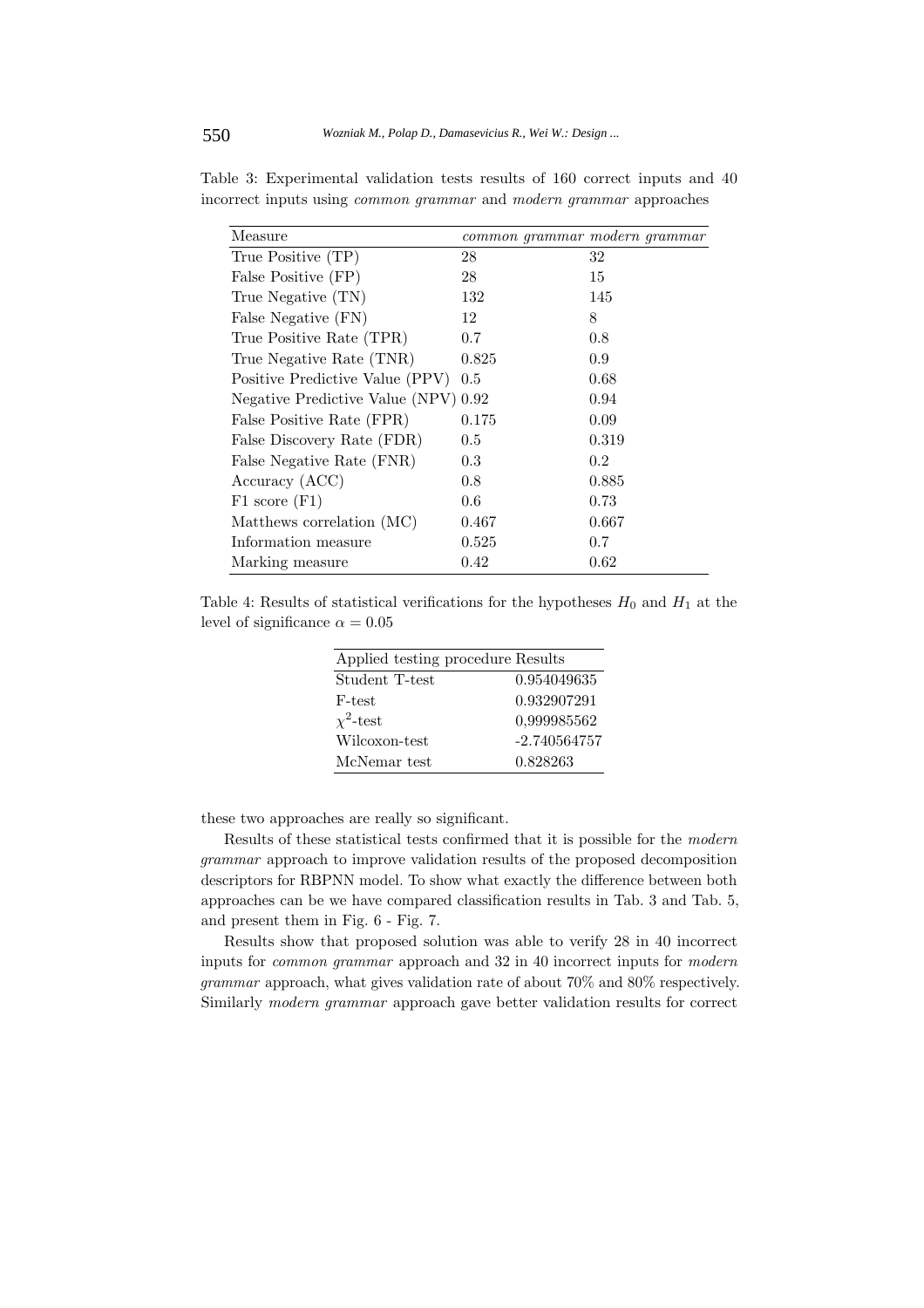| Grammar Input |                           |                 | Correctly Validation |
|---------------|---------------------------|-----------------|----------------------|
|               |                           | classified Rate |                      |
|               | <i>common</i> Correct 159 |                 | 79.5%                |
|               | Incorrect 41              |                 | 20.5%                |
| modern        | Correct 165               |                 | 82.5%                |
|               | Incorrect 35              |                 | 17.5%                |

Table 5: Experimental validation tests results of 160 grammatically correct inputs and 40 grammatically incorrect inputs



Figure 6: Comparison of common grammar and modern grammar approaches when applied to presented descriptors with trained RBPNN decisions over 200 inputs.

inputs scoring 145 in 160, while common grammar approach scored 132 in 160, what gives validation rate of 90.63% and 82.50% respectively. This results are promising for further research on the development of this model. Therefore we conclude that modern grammar approach applied with proposed decomposition descriptors and RBPNN can approximately improve validation results of about 8%.

#### **4.1 Conclusions**

Proposed descriptors and adapted neural network model helped to validate inputs in the context of grammatical correctness. More research in real environments to counter-check the model efficiency in various interactions is necessary. Since in the proposed approach may come an over-learning or over-fitting problem, the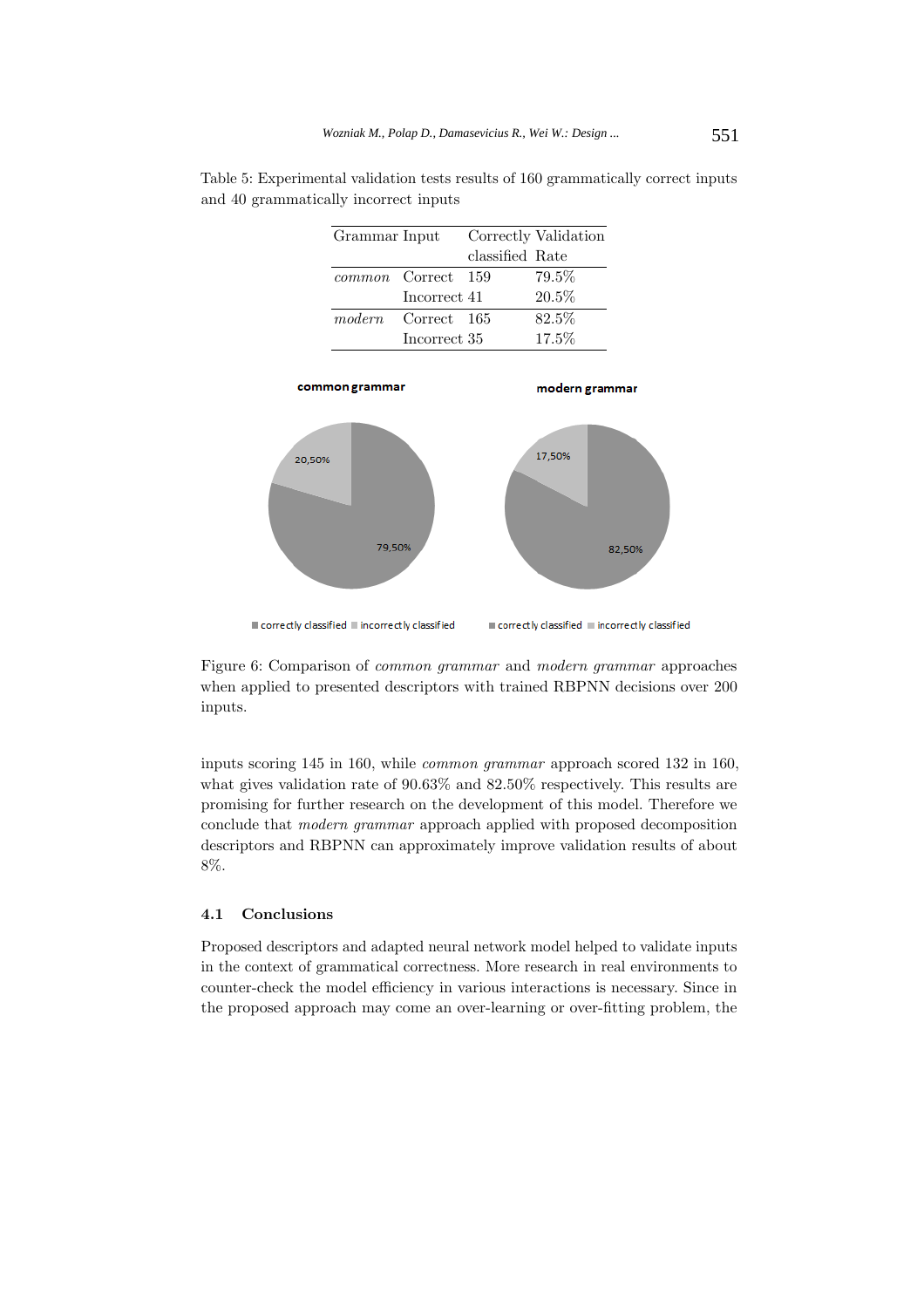

Figure 7: Detailed comparison of common grammar and modern grammar applications to descriptors with trained RBPNN for True Positive (TP), False Positive (FP), True Negative (TN), False Negative (FN).

tests shall be conducted for a large data set, since using it we can reduce these or for well composed training set even eliminate. We would like to improve the idea for more accurate validation. It would be also interesting to develop this solution for *compound sentences* and *complex sentences*, however these aspects need more extensive research on possible grammatical approaches to precisely describe all the relations between words in the context of information. It would be also important to examine the system on various machines and electronic platforms, since they all have different computing power. We think that probably for some of them it would be necessary to simplify some parts of the proposed modeling to reduce the amount of computing operations to the lowest possible level.

## **5 Final remarks**

Humans communicate with machines in various ways, similarly machines can fake humans in this communication. The transfer of information must be sufficiently clear in order to pass all the necessary data in an understandable way, and therefore maintain security levels. Since technology is being developed rapidly it is important to work on solutions devoted to interactions. Models of this type will help on development of language based computer systems, what can be helpful for security and in communication between people and machines. Language processing systems will help to communicate with machines but we must be sure that communication is clear, therefore research on models to process inputs will